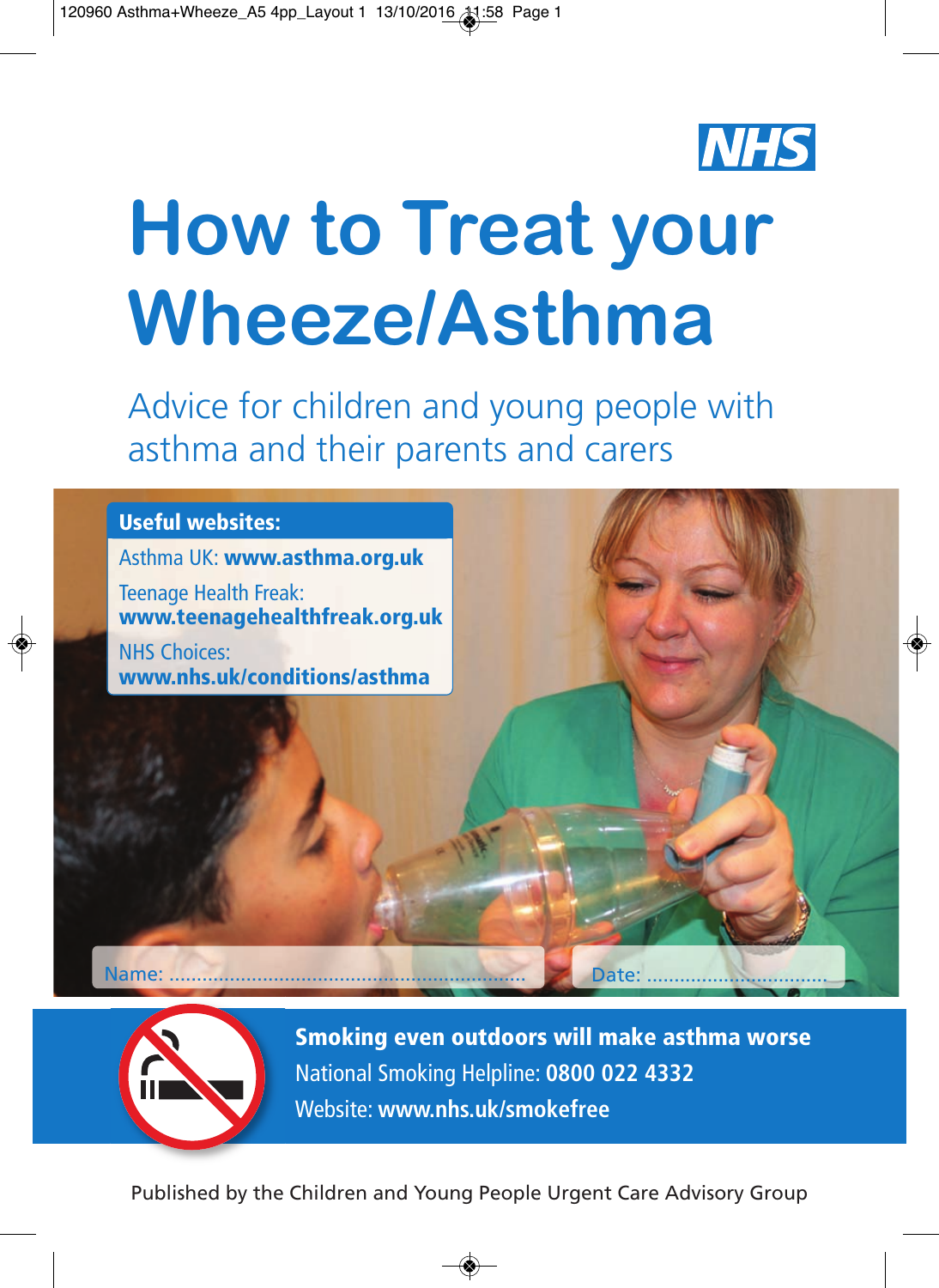# **Treatment Plan once you are home**

#### **Salbutamol – (blue reliever inhaler)**

Dose ……………………………… Start date …………………………………….. This should be reduced using the Six Steps to reducing your inhaler usage guide below

#### **Prednisolone – (oral soluble)**

#### Six Steps to reducing your salbutamol (blue reliever inhaler) usage

(If your child is sleeping and breathing comfortably you do not need to wake them to give them their inhalers overnight).

One puff every five breaths using the spacer (Tidal Breathing)

- 1. Inhale 10 puffs every 4 hours for 24 hours
- 2. Then inhale 8 puffs every 4 hours for 24 hours
- 3. Then inhale 6 puffs every 6 hours for 24 hours
- 4. Then inhale 4 puffs every 6 hours for 24 hours
- 5. Then inhale 2 puffs every 6-8 hours for 24 hours
- 6. Then inhale 2 puffs as and when required

#### If your child gets more wheezy or breathless, go back up a step and contact your GP as soon as possible

#### **Steroids (preventer inhaler)**

| A follow up review should be undertaken by your GP/nurse within the next  Days. |
|---------------------------------------------------------------------------------|

#### **Spacers**

#### **Always take your inhalers via a spacer as this is a much more effective way of getting medicines into the lungs**

- Smaller children (generally under 3 years) to use spacer with face mask
- Older children (generally over 3 years) to use spacer with mouthpiece

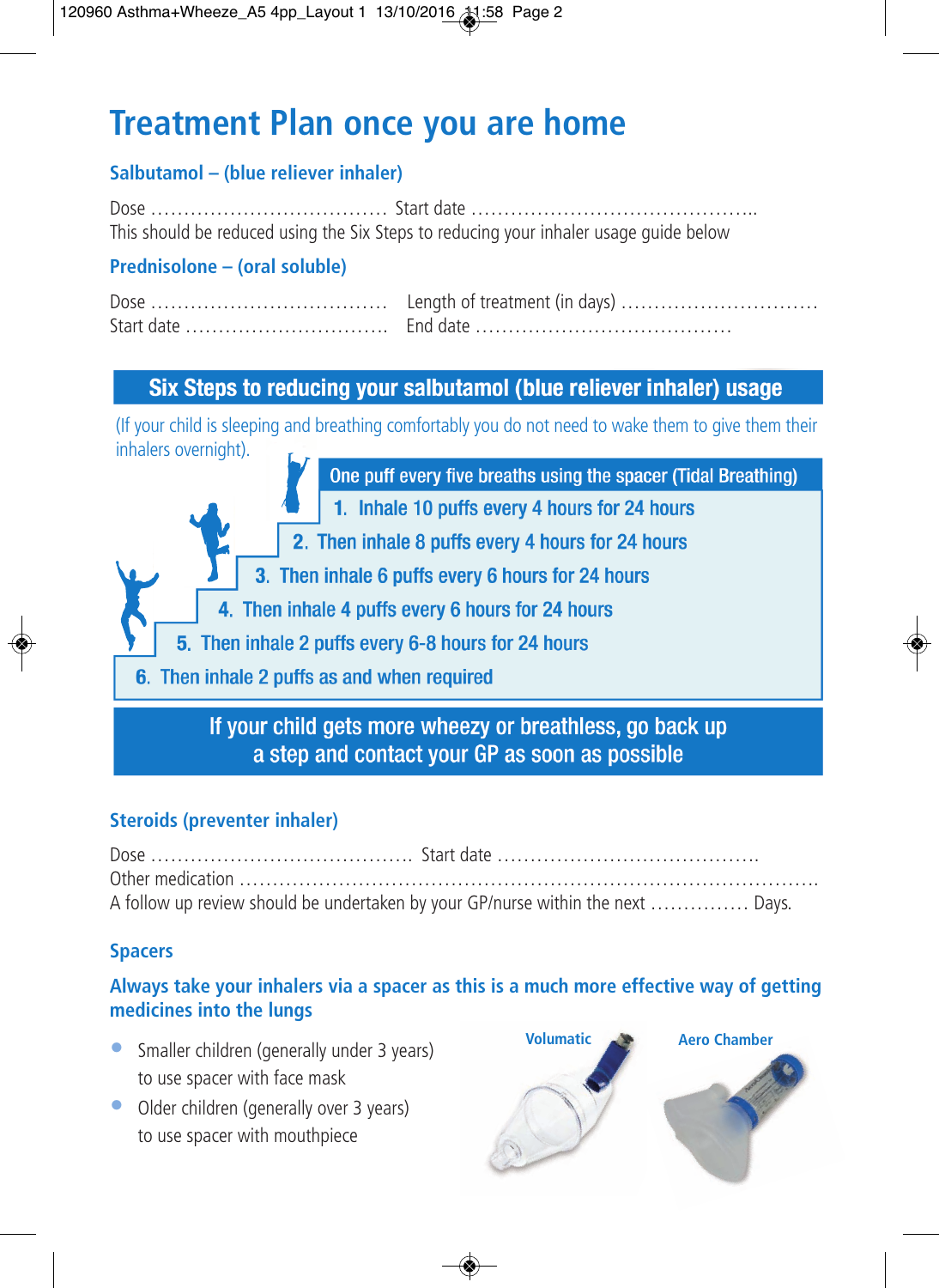# **When my asthma is back under control this is what I should do**

**reliever** (blue inhaler)



This is my blue reliever inhaler.

This is used to relieve the wheeze/cough and can be used before exercise if necessary - it is best used with a spacer.

This helps me when I am coughing or wheezing by opening up and relaxing my lungs.

If I am using this more frequently than normal, I should see my doctor or nurse to have my asthma checked.

When my asthma is well controlled I should not need to use my blue inhaler regularly.

**preventer inhalers** (brown, orange, purple, green or white)

My preventer inhaler is ........................ (colour)



This inhaler prevents my lungs becoming irritated and inflamed.

**I must use this every day even when I am well to keep my asthma under control.**

Spacer prescribed?

| ۰.<br>۰,<br>×<br>×<br>× |  |  |  |  |
|-------------------------|--|--|--|--|
|-------------------------|--|--|--|--|

Health Care Professional has checked technique?



#### **Top Tips**

- Organise a review with your GP or Asthma Nurse
- Keep your blue inhaler with you at all times
- Get a new inhaler when you start your last one
- Ask your health care professional how to use your inhaler and spacer properly and check your technique at every appointment
- If you run out, in an emergency a pharmacist may be able to supply salbutamol (there may be a charge for this)
- Avoid trigger factors for your asthma/wheeze e.g. pollen/dust
- Remember to rinse your mouth out after using your preventer
- Wash your spacer monthly with warm soapy water, leaving it to drip dry
- **Smoking, even outdoors will make asthma worse**